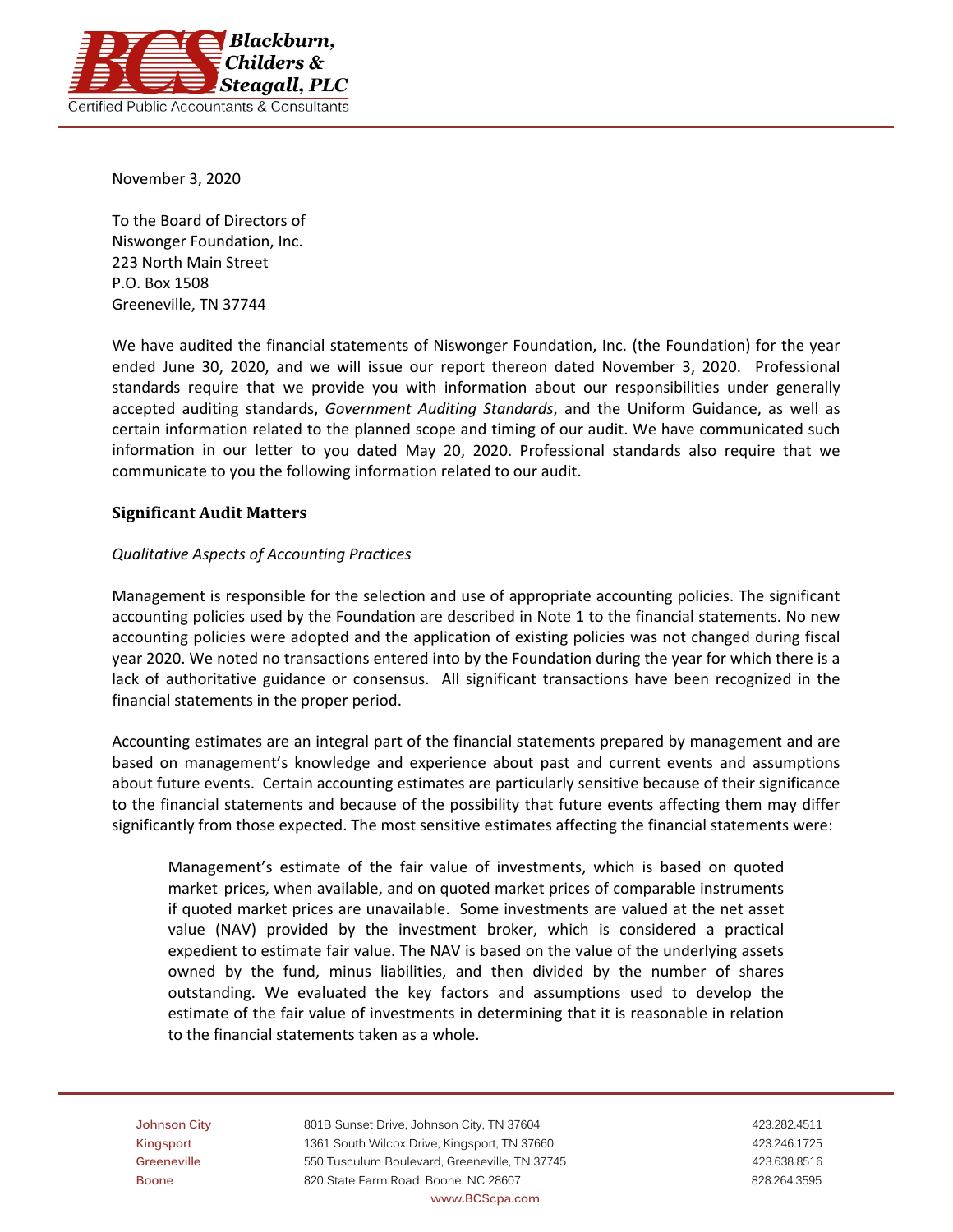Management's estimate of student loans receivable is based on a discount rate of 4%, which management considers to be a reasonable estimate of the future value of cash flows.

The financial statement disclosures are neutral, consistent, and clear.

# *Difficulties Encountered in Performing the Audit*

We encountered no significant difficulties in dealing with management in performing and completing our audit.

## *Corrected and Uncorrected Misstatements*

Professional standards require us to accumulate all misstatements identified during the audit, other than those that are clearly trivial, and communicate them to the appropriate level of management. Management has corrected all such misstatements as attached in Appendix A. The following material misstatements detected as a result of audit procedures were corrected by management: AJE.04‐ To record prior year entries and AJE.07‐To record depreciation expense. The following material reclassifications detected as a result of audit procedures were corrected by management: AJE.06‐To reclassify investment activity and to reclassify net asset classifications.

### *Disagreements with Management*

For purposes of this letter, a disagreement with management is a disagreement on a financial accounting, reporting, or auditing matter, whether or not resolved to our satisfaction, that could be significant to the financial statements or the auditors' report. We are pleased to report that no such disagreements arose during the course of our audit.

#### *Management Representations*

We have requested certain representations from management that are included in the management representation letter dated November 3, 2020.

## *Management Consultations with Other Independent Accountants*

In some cases, management may decide to consult with other accountants about auditing and accounting matters, similar to obtaining a "second opinion" on certain situations. If a consultation involves application of an accounting principle to the Foundation's financial statements or a determination of the type of auditors' opinion that may be expressed on those statements, our professional standards require the consulting accountant to check with us to determine that the consultant has all the relevant facts. To our knowledge, there were no such consultations with other accountants.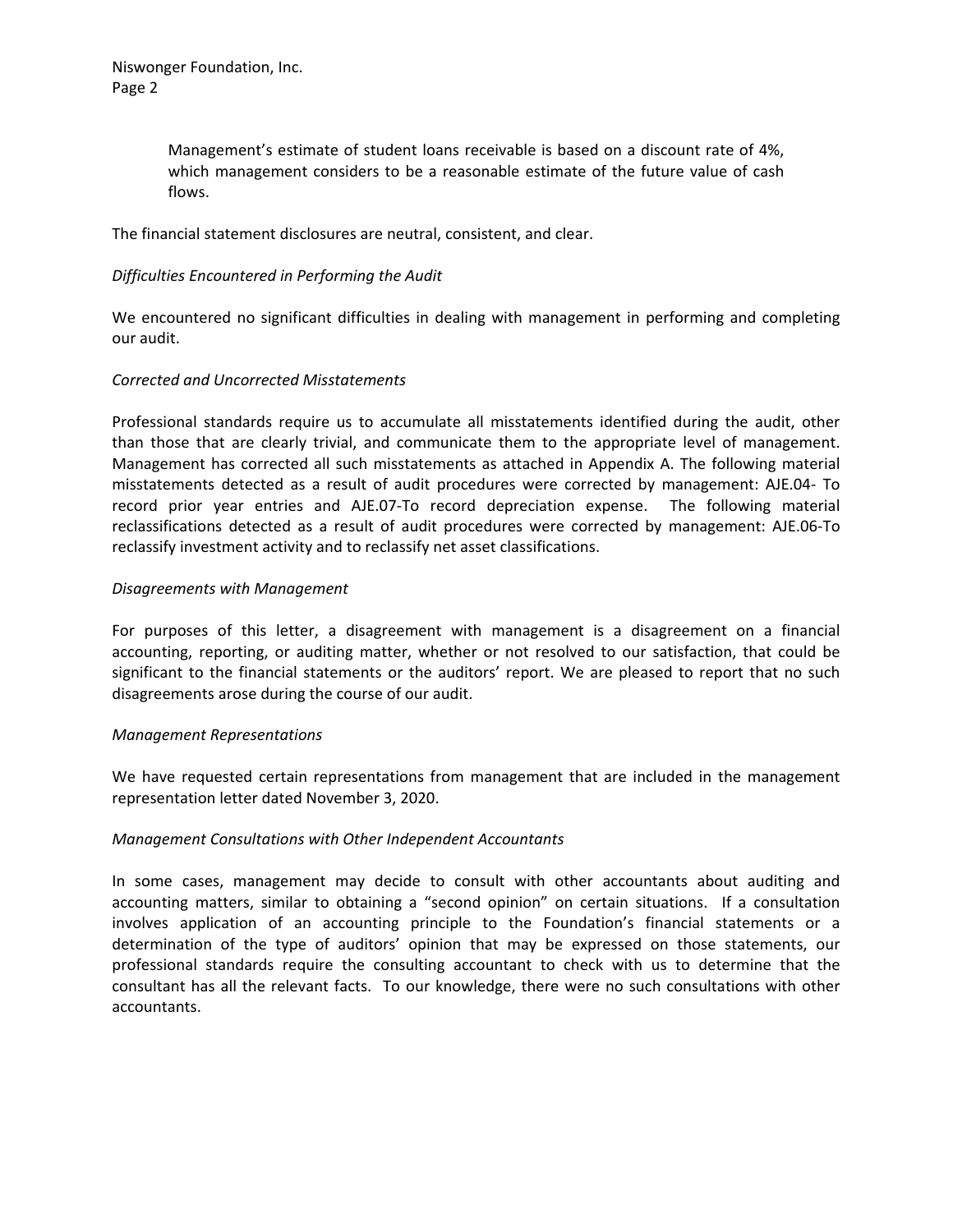Niswonger Foundation, Inc. Page 3

#### *Other Audit Findings or Issues*

We generally discuss a variety of matters, including the application of accounting principles and auditing standards, with management each year prior to retention as the Foundation's auditors. However, these discussions occurred in the normal course of our professional relationship and our responses were not a condition to our retention.

# **Other Matters**

With respect to the supplementary information accompanying the financial statements, we made certain inquiries of management and evaluated the form, content, and methods of preparing the information to determine that the information complies with U.S. generally accepted accounting principles, the method of preparing it has not changed from the prior period, and the information is appropriate and complete in relation to our audit of the financial statements. We compared and reconciled the supplementary information to the underlying accounting records used to prepare the financial statements or to the financial statements themselves.

This information is intended solely for the use of the Board of Directors and management of the Foundation and is not intended to be, and should not be, used by anyone other than these specified parties.

Very truly yours,

Blackhan, Childers: Seyall, PLC

BLACKBURN, CHILDERS & STEAGALL, PLC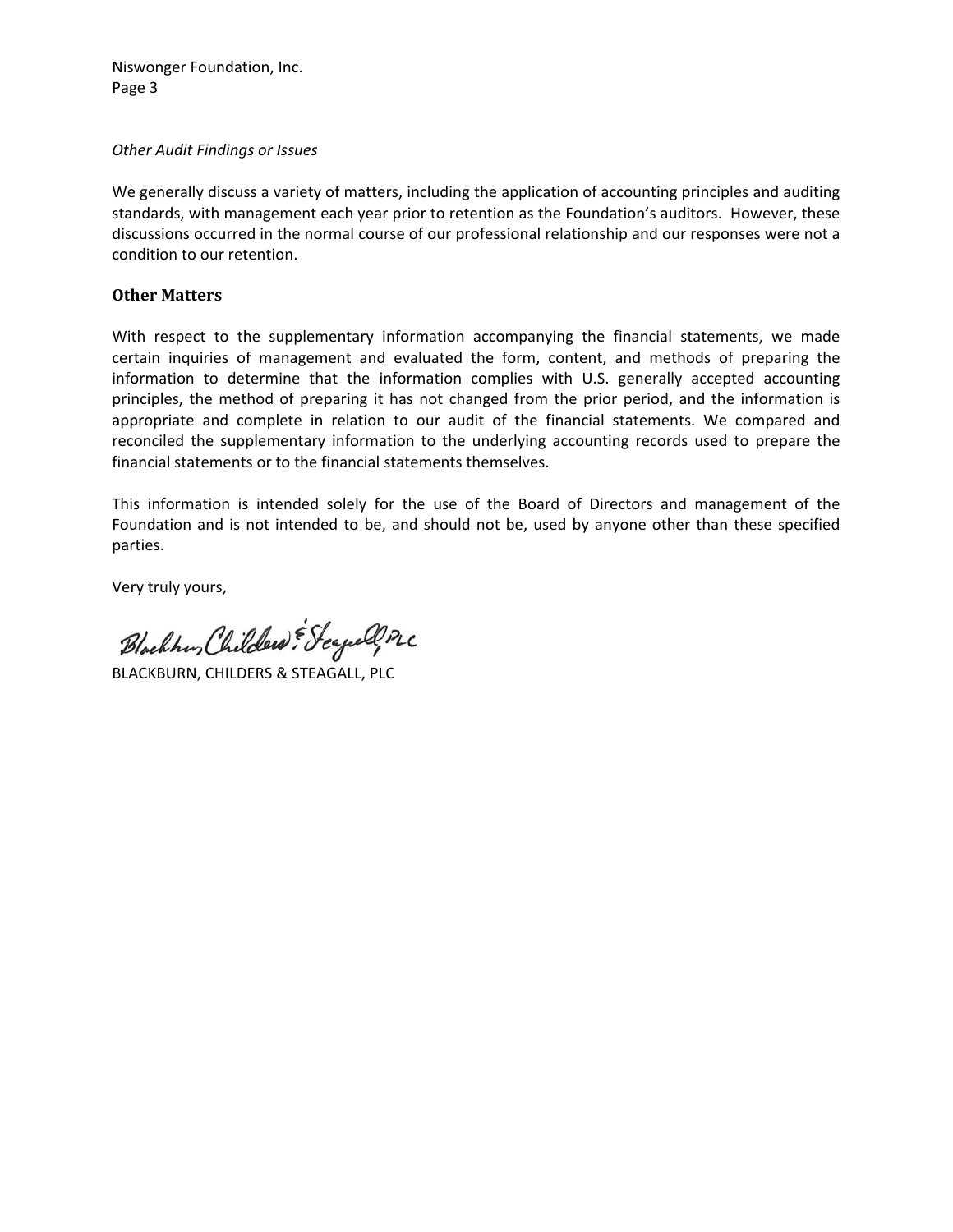#### **Niswonger Foundation, Inc. Schedule A ‐ Summary of Posted Adjustments June 30, 2020**

|                          |                                                                                          | Debit             | Credit    | Net Income<br>(Loss) Effect |
|--------------------------|------------------------------------------------------------------------------------------|-------------------|-----------|-----------------------------|
| AJE.01                   |                                                                                          |                   |           |                             |
| R-10200-0<br>R-11020-0   | Federal Grant Funds Receivable<br><b>NTC Grant Revenue</b>                               | \$<br>26,200      | 18,155    |                             |
| R-40450-0                | Rural Life Grant                                                                         |                   | 8,045     |                             |
|                          |                                                                                          |                   |           | 26,200                      |
|                          | To record receivable for federal grant funds expended<br>but not drawn-down at year end. |                   |           |                             |
| AJE.02                   |                                                                                          |                   |           |                             |
| R-40150-0                | Income from Contribution                                                                 |                   | 10,154    |                             |
| R-81620-0                | Interest Expense                                                                         | 10,154            |           |                             |
| demand loans.            | To record imputed interest from interest-free                                            |                   |           |                             |
| AJE.03                   |                                                                                          |                   |           |                             |
| R-13010-0                | <b>Present Value Discount</b>                                                            | 8,224             |           |                             |
| R-40240-0                | Present Value Discount- Scholars                                                         |                   | 8,224     |                             |
|                          |                                                                                          |                   |           | 8,224                       |
|                          | To record the present value discount on notes receivable.                                |                   |           |                             |
| AJE.04                   |                                                                                          |                   |           |                             |
| R-10200-0                | Federal Grant Funds Receivable                                                           | 56,261            |           |                             |
| R-13010-0                | <b>Present Value Discount</b>                                                            |                   | 143,764   |                             |
| R-22010-0                | <b>Accounts Payable</b>                                                                  |                   | 49,427    |                             |
| R-31000-0                | Net Assets- Unrestricted                                                                 | 136,930           |           |                             |
|                          | To post prior year entry.                                                                |                   |           |                             |
| AJE.05                   |                                                                                          |                   |           |                             |
| R-31000-0                | Net Assets - Unrestricted                                                                |                   | 7         |                             |
| R-80550-0                | <b>Office Supplies</b>                                                                   | 7                 |           |                             |
| To reconcile net assets. |                                                                                          |                   |           | (7)                         |
|                          |                                                                                          |                   |           |                             |
| AJE.06                   |                                                                                          |                   |           |                             |
| R-40100-0                | Investment Income                                                                        | 75,880            |           |                             |
| R-40200-0                | Realized gains/losses                                                                    |                   | 1,072,752 |                             |
| R-40300-0<br>R-81550-0   | Unrealized gains/losses<br><b>Investment Fees</b>                                        | 984,964<br>11,908 |           |                             |
|                          |                                                                                          |                   |           |                             |
|                          | To reclassify investment activity.                                                       |                   |           |                             |
| AJE.07                   |                                                                                          |                   |           |                             |
| R-17000-0                | <b>Accumulated Depreciation</b>                                                          |                   | 139,219   |                             |
| R-81700-0                | <b>Depreciation Expense</b>                                                              | 139,219           |           |                             |
|                          | To record depreciation expense.                                                          |                   |           | (139, 219)                  |
|                          |                                                                                          |                   |           |                             |